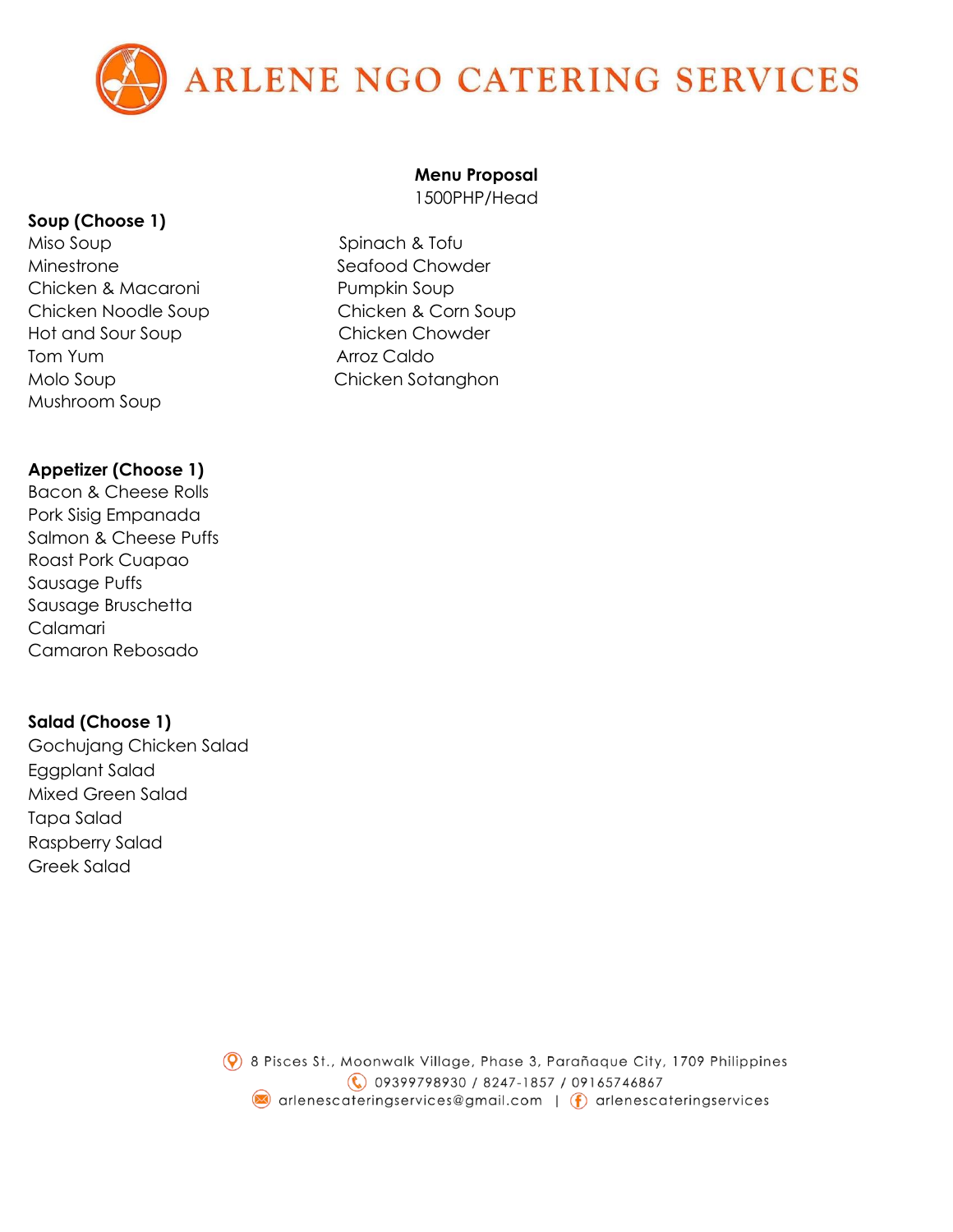

# **Beef (Choose 1)**

Beef Pochero Lengua in Creamy Mushroom Sauce Lengua Estofado Black Peppered Beef Beef Kaldereta Galbi Jjim Braised Beef in Red Wine Beef Stew Salisbury Steak Arlene's Rosemary Roast Beef

## **Seafood (Choose 1)**

Fish Souvlaki Salted Egg Shrimp Puffs Shrimp Szechuan Style Seafood Casserole Fish Laksa Mixed Seafood in XO Sauce Fish Cacciatore Vegetable Stuffed Squid

**Pork (Choose 1)** Balsamic Pork Tenderloin House Smoked Liempo Oriental Roast Pork (Charsiu) Mediterranean Roast Pork Salt & Pepper Ribs

> $\circledcirc$  8 Pisces St., Moonwalk Village, Phase 3, Parañaque City, 1709 Philippines (€) 09399798930 / 8247-1857 / 09165746867 arlenescateringservices@gmail.com | f arlenescateringservices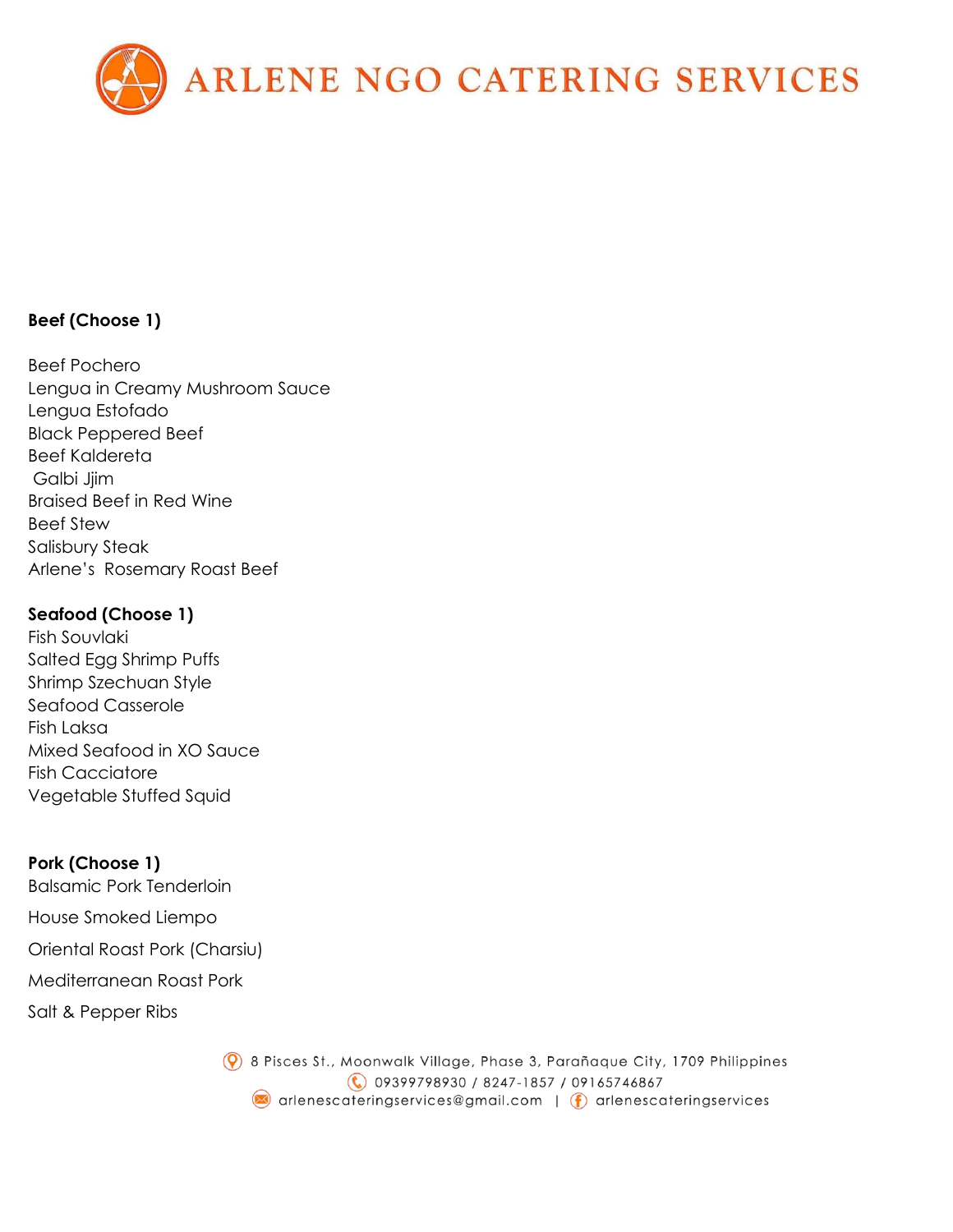

Beer Braised Pork Barbecue Liempo Grilled American Ribs Asian Roast Pork Lechon Kawali Pork Ribs in Black Bean Sauce Crispy Pork Binagoongan Sinigang na Lechon Kawali Pork Sisig Lechon Macau Sticky Coffee Glazed Pork Pork Ribs in Thai Salad Sauce

# **Poultry (Choose 1)**

Lemon Rosemary Chicken Lechon Manok Tex-Mex Grilled Chicken Boneless Chicken Barbecue Chicken Inasal Lemon Chicken Chicken Yakitori Grilled Peruvian Chicken Skewer Arlene's Fried Chicken

# **Vegetable (Choose 1)**

Mushroom & Water Chestnut Bacon & Cabbage Tofu Spring Roll Vegetable Casserole Roasted Vegetables with Cashew Vegetarian Pesto Tofu Binagoongan

> $\circledcirc$  8 Pisces St., Moonwalk Village, Phase 3, Parañaque City, 1709 Philippines (09399798930 / 8247-1857 / 09165746867 arlenescateringservices@gmail.com | f arlenescateringservices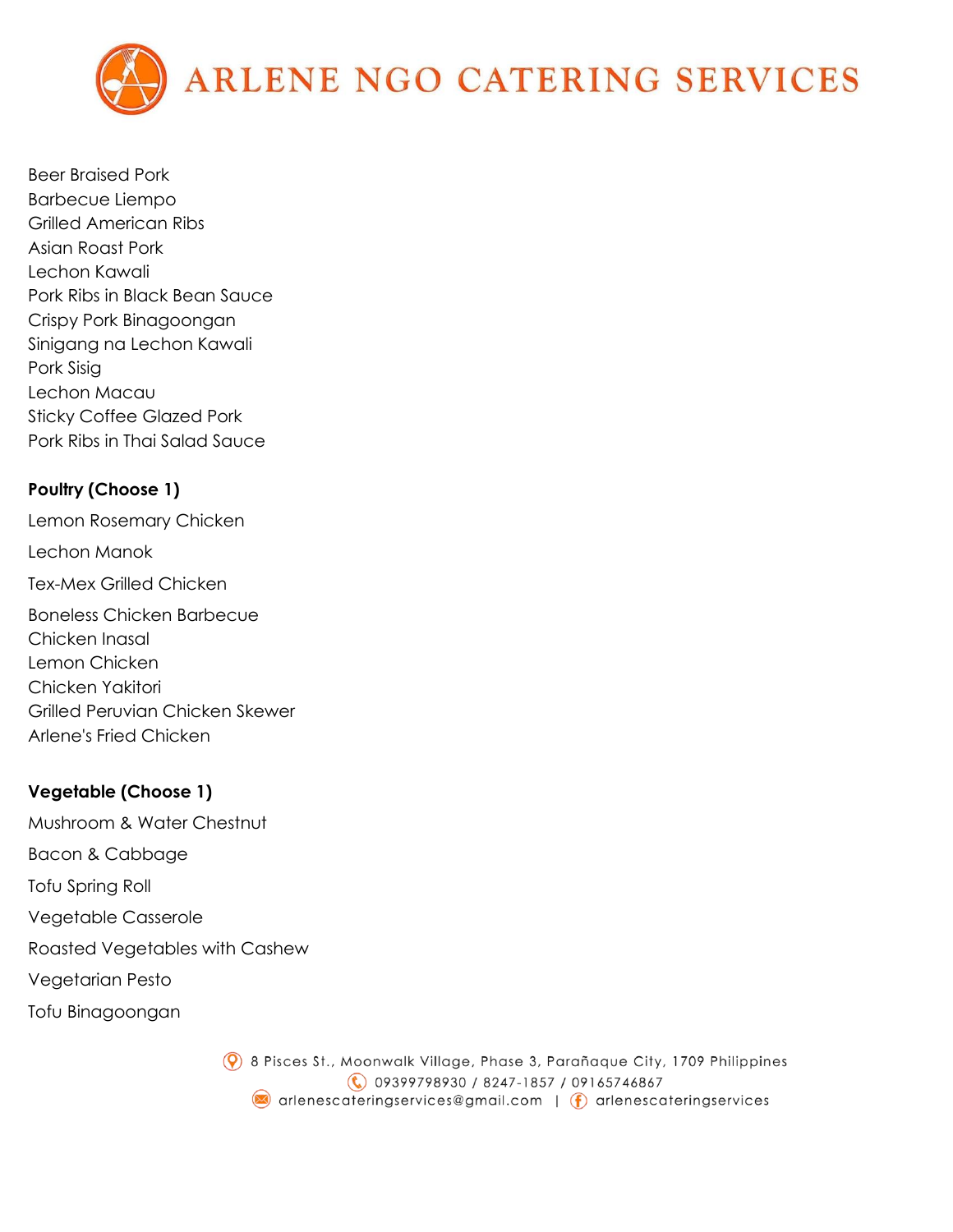

Vegetable Kare Kare Broccoli with Mushroom Vegetable Parmesan

#### **Starch**

Steamed Rice **Pasta (Choose 1)** Beef Lasagna Sausage Cream Pasta Mushroom & Truffle Pasta Birthday Noodles Cheesy Taco Pasta Pancit Palabok Pancit Dinakdakan Crab Fat Pasta Carbonara Chicken Pesto Beef Stroganoff Japchae Shrimp Sotanghon Seafood Cha Misua Shrimp & Chorizo Pasta Olive & Anchovy Pasta Seafood Chami Guisado

# **Dessert (Choose 1)**

 $\circledcirc$  8 Pisces St., Moonwalk Village, Phase 3, Parañaque City, 1709 Philippines (09399798930 / 8247-1857 / 09165746867 arlenescateringservices@gmail.com | f arlenescateringservices